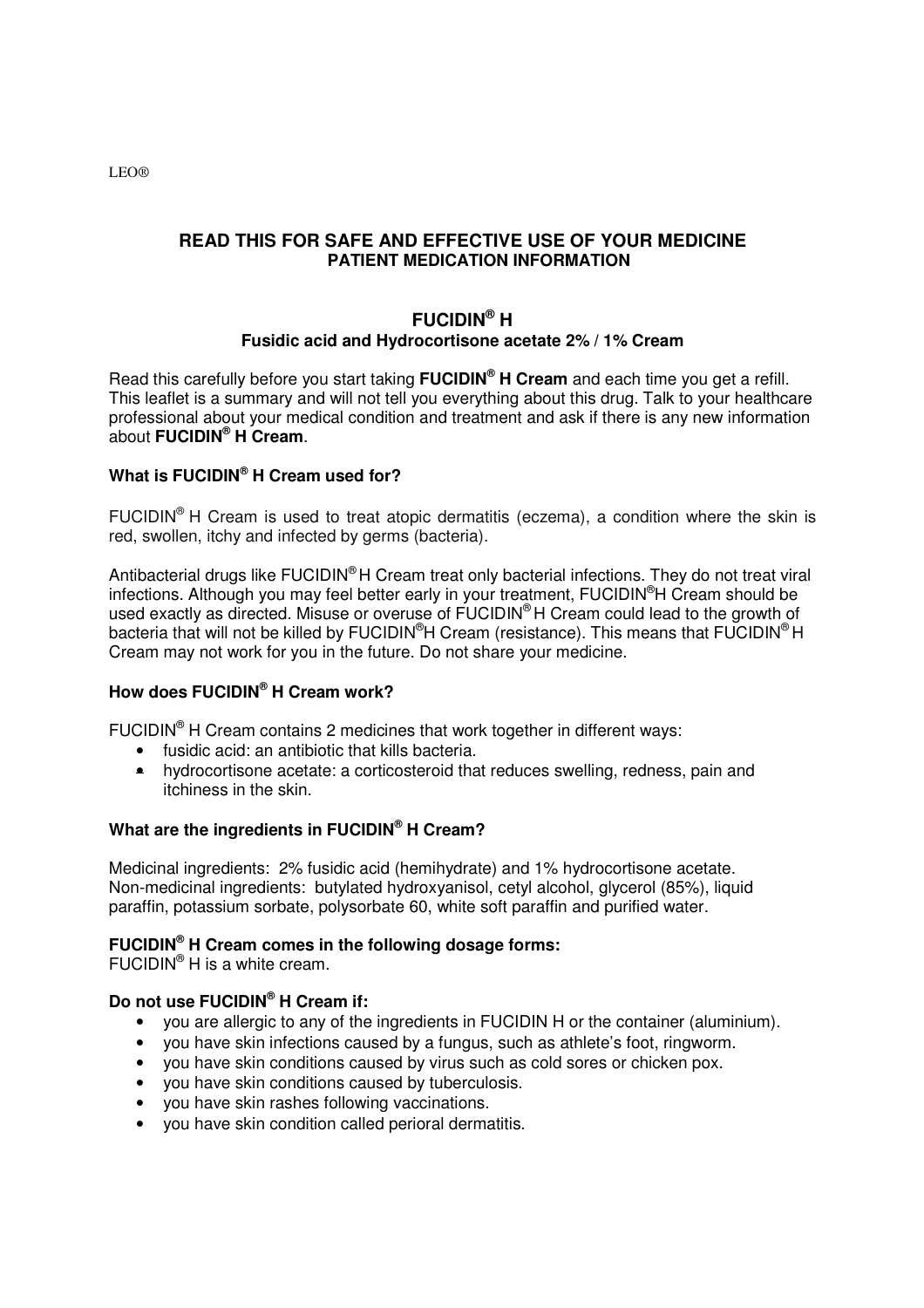#### LEO®

• you have a skin condition called rosacea.

### **To help avoid side effects and ensure proper use, talk to your healthcare professional before you take FUCIDIN® H Cream. Talk about any health conditions or problems you may have, including if you:**

- are pregnant or if you become pregnant during treatment with  $\mathsf{FUCIDIN}^{\circledcirc}$  H Cream.
- are breastfeeding or intend to breastfeed.

### **Other warnings you should know about:**

- Do not use Fucidin<sup>®</sup> H Cream over a long time (more than 14 days).
- Use Fucidin<sup>®</sup> H Cream exactly as directed. Do not apply more or less of it or apply it more often than prescribed by your doctor. If you misuse or overuse FUCIDIN<sup>®</sup> H Cream your infection may not be completely cured and the bacteria may become resistant to antibiotics.
- Do not apply it on broken or damaged skin or sensitive skin areas such as lips or genital area, except on the advice of a doctor.
- Do not wrap or bandage the treated area, except on the advice of a doctor.
- If you use Fucidin<sup>®</sup> H Cream in large amounts, it may make the chance of getting any side effects higher. Also, your skin may get more sensitive to this medicine.
- Do not let  $FUCIDIN^@H$  get into your eyes. If the cream gets into the eye, this may lead to glaucoma or other eyes conditions.
- Fucidin<sup>®</sup> H Cream contains butyl hydroxyanisole, cetyl alcohol and potassium sorbate as non-medicinal ingredients. These ingredients may cause a red, itchy rash (Contact dermatitis) on your skin where Fucidin<sup>®</sup> H Cream is applied. Butyl hydroxyl-anisole may also cause irritation to the eyes and mucous membranes (such as lips or genital area).

#### **Tell your healthcare professional about all the medicines you take, including any drugs, vitamins, minerals, natural supplements or alternative medicines.**

# **The following may interact with FUCIDIN® H Cream:**

The use of FUCIDIN® H Cream with other medicines has not been studied. However, since medicines can interact with each other, tell your healthcare professional if you are using other medicines to treat your atopic dermatitis. In particular, tell them if you are using medicines that contain corticosteroids.

### **How to take FUCIDIN® H Cream:**

Adults and children 3 years of age and older: Apply the cream to the affected areas 3 times per day for a maximum of 2 weeks.

## **Overdose:**

In case of drug overdose or accidental swallowing of FUCIDIN<sup>®</sup> H Cream, contact your healthcare professional, hospital emergency department or regional Poison Control Centre immediately, even if there are no symptoms.

#### **Missed Dose:**

If you forget to use FUCIDIN<sup>®</sup> H Cream, use it as soon as you remember. Next time, follow your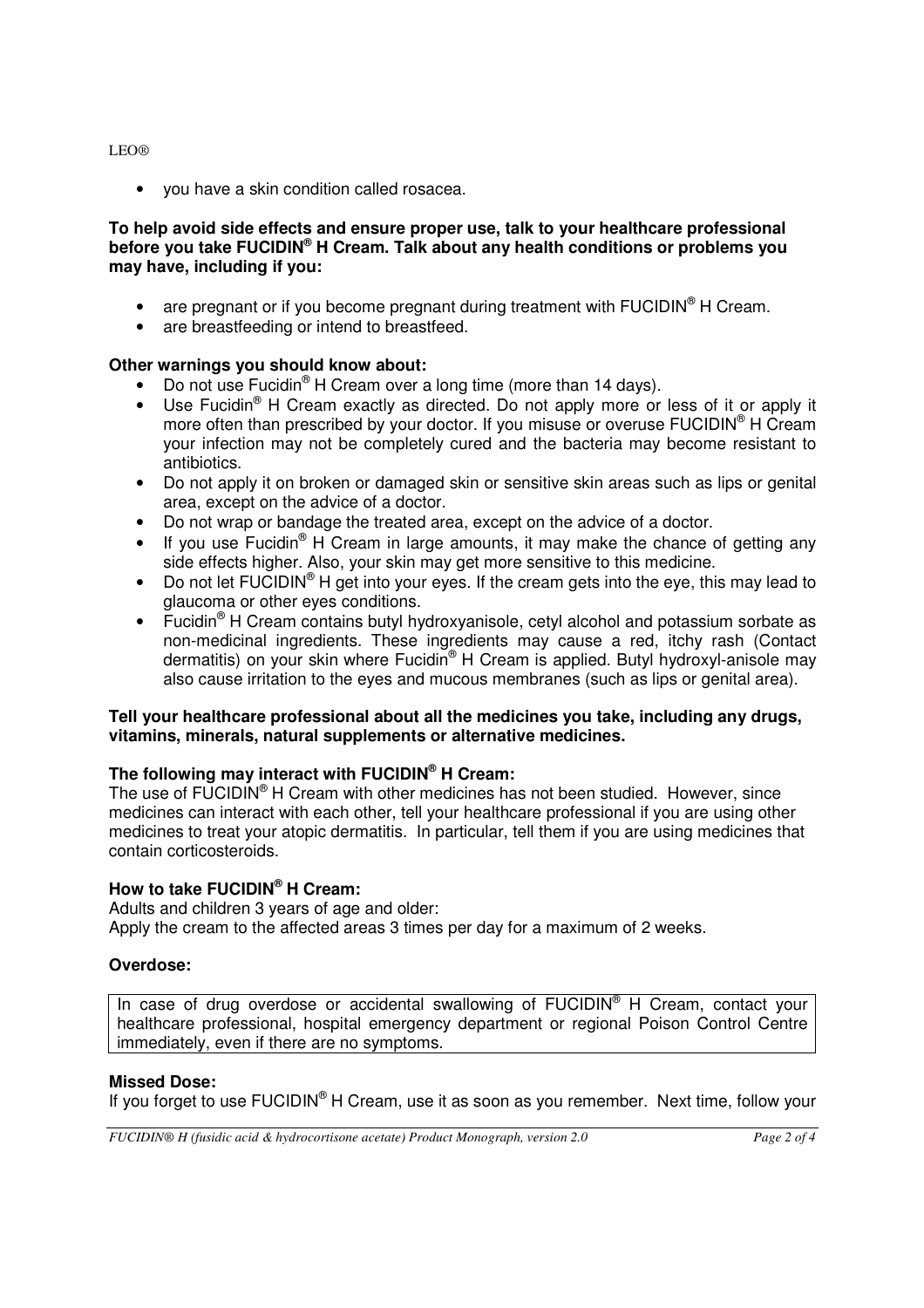LEO®

regular application routine.

# **What are possible side effects from using FUCIDIN® H Cream?**

These are not all the possible side affects you may feel when taking FUCIDIN<sup>®</sup> H Cream. If you experience any side effects not listed here, contact your healthcare professional. Please also see Warnings and Precautions.

Side effects from using FUCIDIN® H Cream may include:

- itching, burning or irritation in the area where the medication is used
- various types of skin rashes (dermatitis) in the area where the medication is used
- thinning skin, stretch marks or surface veins
- skin redness
- lightening of your skin colour
- changes in the growth of your body hair
- excessive sweating

| Serious side effects and what to do about them                                                                                                                                                       |                                      |              |                               |
|------------------------------------------------------------------------------------------------------------------------------------------------------------------------------------------------------|--------------------------------------|--------------|-------------------------------|
| Symptom / effect                                                                                                                                                                                     | Talk to your healthcare professional |              | Stop taking drug and          |
|                                                                                                                                                                                                      | Only if severe                       | In all cases | get immediate<br>medical help |
| <b>UNCOMMON</b><br>Allergic reactions: dizziness,<br>itching, severe rash, swelling<br>(mouth, throat, lips, hands), trouble<br>breathing.                                                           |                                      |              |                               |
| Worsening of eczema: increased<br>itching, redness and swelling.                                                                                                                                     |                                      |              |                               |
| <b>RARE</b><br>Adrenal effects: fatigue,<br>increased urination/thirst, problems<br>controlling blood sugar levels,<br>weakness, weight loss, delayed<br>weight gain and slow growth in<br>children. |                                      |              |                               |
| Glaucoma: hazy or blurred vision,<br>severe eye and head pain, nausea<br>or vomiting (accompanying severe<br>eye pain), sudden sight loss.                                                           |                                      |              |                               |

If you have a troublesome symptom or side effect that is not listed here or becomes bad enough to interfere with your daily activities, talk to your healthcare professional.